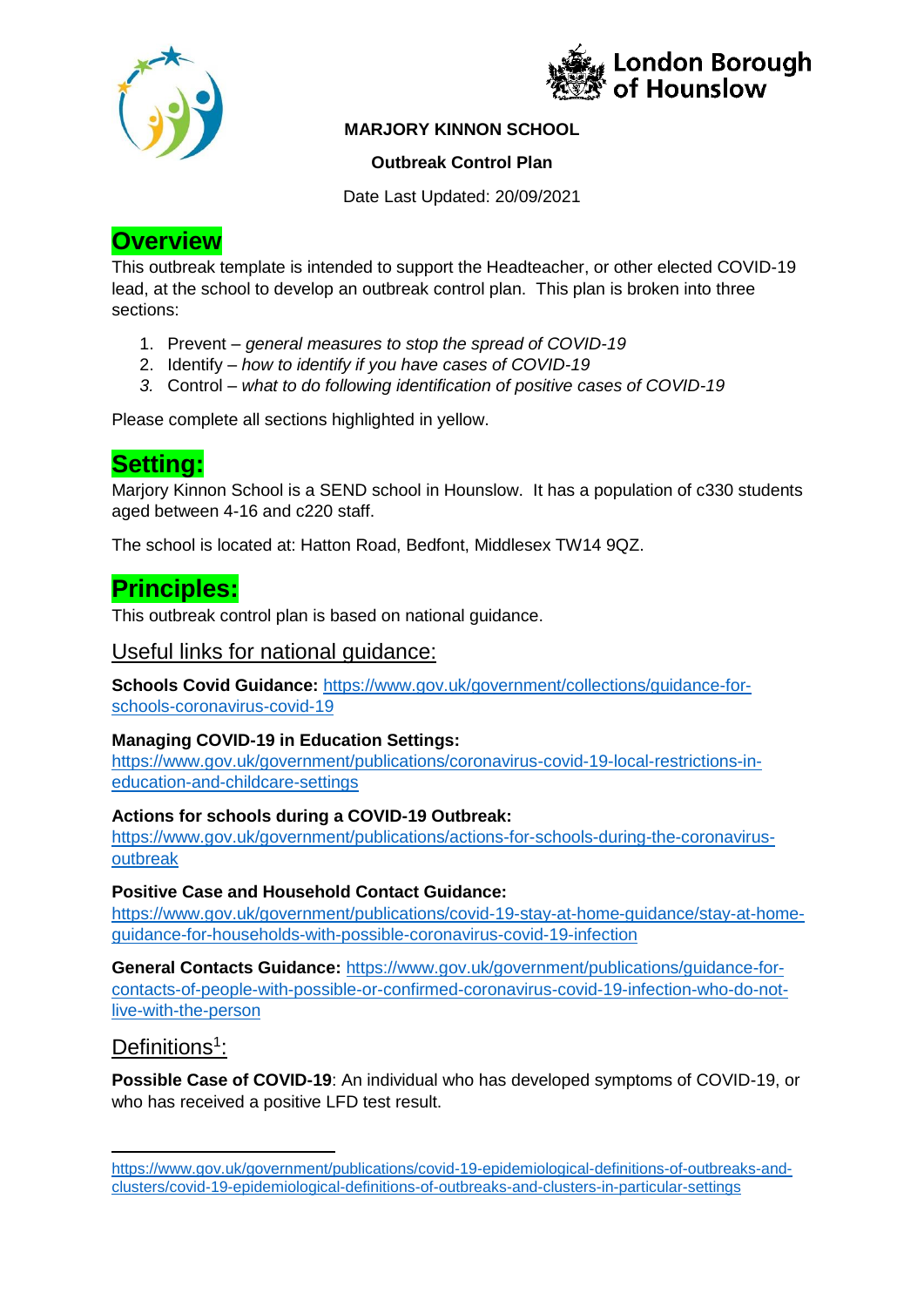**Case of COVID-19**: An individual who has tested positive for COVID-19 on PCR.

**Cluster**: Two or more PCR-confirmed cases of COVID-19 among students / staff associated with the school with test dates (or symptoms start dates) within 14-days of each other.

**Outbreak**: Two or more PCR-confirmed cases of COVID-19 among students / staff associated with the school with test dates (or symptoms start dates) within 14-days of each other and there is an identifiable link between cases.

### Useful Contacts

Hounslow Council Public Health Team

- Monday to Friday, 9am 5pm
- **E: PublicHealth@hounslow.gov.uk**

Hounslow Health and safety Team

- Monday to Friday
- E: adam.stonely@hounslow.gov.uk

LCRC (PHE London Coronavirus Response Cell)

- Monday to Sunday, 9am 5pm
- E: lcrc@phe.gov.uk
- $-$  T: 0300 303 0450

#### Department for Education COVID-19 Helpline

- **Monday to Friday, 8am 6pm**
- Saturday to Sunday, 10am 6pm
- T: 0800 046 8687

## **Prevent**

General measures on preventing spread of COVID-19 through the school.

| <b>Cleaning</b><br>Keeping the school clean reduces the<br>potential for coronavirus to spread. It is<br>a key part of making, and keeping, your<br>school safer. | Appropriately competent cleaning staff will clean<br>after lunch and then at the beginning and end of<br>the school day. Site staff will cover emergency<br>cleaning throughout the day.<br>An increased frequency of cleaning will be<br>carried out using the school's standard detergent<br>and disinfectant products.<br>Specific attention to all surfaces but especially                                                                                                                                                                                                                                                                                                                                       |
|-------------------------------------------------------------------------------------------------------------------------------------------------------------------|----------------------------------------------------------------------------------------------------------------------------------------------------------------------------------------------------------------------------------------------------------------------------------------------------------------------------------------------------------------------------------------------------------------------------------------------------------------------------------------------------------------------------------------------------------------------------------------------------------------------------------------------------------------------------------------------------------------------|
| Useful link: HSE Cleaning                                                                                                                                         | those that are frequently touched, such as door<br>handles, light switches, stair rails, work surfaces,<br>remote controls and electronic devices.<br>When cleaning, specific attention will be paid to<br>bathrooms and kitchens.<br>Cleaning staff will only be required to wear the<br>PPE that they would normally use for cleaning.<br>Areas where a symptomatic person has only<br>passed through and spent minimal time and<br>which are not visibly contaminated with body<br>fluid, such as corridors, will be cleaned<br>thoroughly as normal.<br>All surfaces that the person has made contact<br>with, will be cleaned and disinfected, including all<br>potentially contaminated and frequently touched |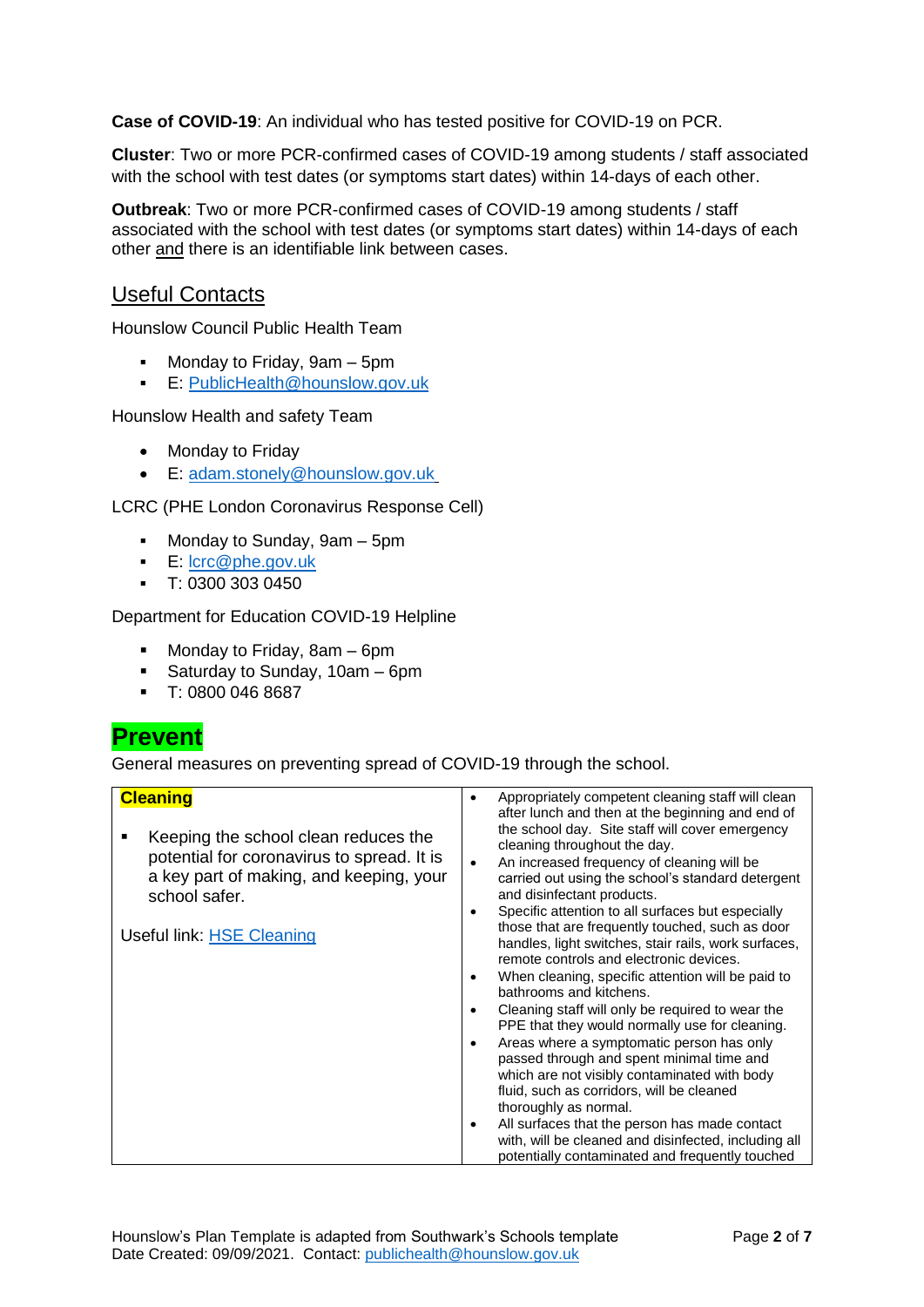|                                                                                                                                                                                                                            | areas, such as bathrooms, door handles,<br>telephones, grab rails and stairwells.<br>Disposable cloths or paper roll and disposable<br>$\bullet$<br>mop heads will be used to clean all hard<br>surfaces, floors, chairs, door handles and<br>sanitary fittings, following the principle of 'one<br>site, one wipe, in one direction'.<br>For full details see Covid-19 Risk Assessment                                                                                                                                                                                                                                                                                                                                                                                                                                                                                                                                                                                                                                                                                                                                                                                                                                                   |
|----------------------------------------------------------------------------------------------------------------------------------------------------------------------------------------------------------------------------|-------------------------------------------------------------------------------------------------------------------------------------------------------------------------------------------------------------------------------------------------------------------------------------------------------------------------------------------------------------------------------------------------------------------------------------------------------------------------------------------------------------------------------------------------------------------------------------------------------------------------------------------------------------------------------------------------------------------------------------------------------------------------------------------------------------------------------------------------------------------------------------------------------------------------------------------------------------------------------------------------------------------------------------------------------------------------------------------------------------------------------------------------------------------------------------------------------------------------------------------|
| <b>Hygiene &amp; Handwashing</b>                                                                                                                                                                                           | Alcohol hand rub or sanitiser will be used at<br>$\bullet$                                                                                                                                                                                                                                                                                                                                                                                                                                                                                                                                                                                                                                                                                                                                                                                                                                                                                                                                                                                                                                                                                                                                                                                |
| Regular handwashing and good<br>hygiene reduces the potential for<br>coronavirus to spread. It is a key part of<br>making, and keeping, your school,<br>students and staff safe.<br>Useful link: HSE Handwashing & Hygiene | regular intervals in between washing with soap<br>and water, or where running water and soap is<br>not available or impractical to access.<br>Automatic hand sanitiser dispensers are installed<br>$\bullet$<br>in classrooms, communal areas, canteen,<br>entrances and exits.<br>Sanitiser has been sourced that contains at least<br>$\bullet$<br>60-95% alcohol to be effective.<br>As a minimum, pupils and adults will be expected<br>$\bullet$<br>to clean their hands when they arrive at school,<br>when returning from breaks, when changing<br>rooms, before and after eating, after toileting and<br>after sneezing or coughing.<br>Help is provided to pupils who have trouble<br>$\bullet$<br>cleaning their hands independently, e.g. very<br>young children or those with complex needs,<br>especially where hand-sanitiser is used, to<br>prevent hazards such as ingestion.<br>Those who can't use sanitiser, e.g. because they<br>$\bullet$<br>have contact dermatitis or for religious reasons<br>(i.e. because of the alcohol content) will be<br>provided with skin friendly cleaning wipes or<br>supervised to go to a sink to use soap and water.<br>Enough hand washing facilities are available in<br>$\bullet$ |
|                                                                                                                                                                                                                            | the school to allow safe controlled use, without<br>overcrowding.<br>The school has ensured there are sufficient<br>$\bullet$<br>supplies of soap, anti-bacterial gel, disposable<br>towels and cleaning products if needed.                                                                                                                                                                                                                                                                                                                                                                                                                                                                                                                                                                                                                                                                                                                                                                                                                                                                                                                                                                                                              |
|                                                                                                                                                                                                                            | Staff, parents and pupils have been advised that<br>$\bullet$<br>there is no need for anything other than normal<br>personal hygiene and washing of clothes<br>following a day in an educational or childcare<br>setting.                                                                                                                                                                                                                                                                                                                                                                                                                                                                                                                                                                                                                                                                                                                                                                                                                                                                                                                                                                                                                 |
| <b>Ventilation &amp; Air Conditioning</b>                                                                                                                                                                                  | Proper ventilation and regular air changes are an<br>$\bullet$                                                                                                                                                                                                                                                                                                                                                                                                                                                                                                                                                                                                                                                                                                                                                                                                                                                                                                                                                                                                                                                                                                                                                                            |
| Good ventilation (including air<br>п<br>conditioning) can help reduce the risk of<br>spreading coronavirus.                                                                                                                | essential element in the prevention of the spread<br>of the virus in enclosed environments. Our<br>school has an automatic Air Handling system<br>that it is different to air-conditioning.<br>The school will ensure that mechanical<br>$\bullet$<br>ventilation systems are maintained and running                                                                                                                                                                                                                                                                                                                                                                                                                                                                                                                                                                                                                                                                                                                                                                                                                                                                                                                                      |
| <b>Useful link: HSE Ventilation</b>                                                                                                                                                                                        | effectively, with recirculated air turned off.<br>Therefore air is circulated regularly throughout<br>the day and all air in the building is purged each<br>night and replaced with fresh air.                                                                                                                                                                                                                                                                                                                                                                                                                                                                                                                                                                                                                                                                                                                                                                                                                                                                                                                                                                                                                                            |
|                                                                                                                                                                                                                            | The AHU is regularly inspected and maintained.<br>٠<br>Site security protocols will be amended as<br>$\bullet$<br>necessary to allow external doors to be kept<br>open if necessary and fire procedures will be<br>amended to make it the responsibility of staff to<br>close doors behind them and prevent the spread<br>of fire in the event of an emergency evacuation.<br>Fans will not be used within the school to provide<br>$\bullet$<br>cooling, because they may disrupt the<br>effectiveness of mechanical ventilation and                                                                                                                                                                                                                                                                                                                                                                                                                                                                                                                                                                                                                                                                                                     |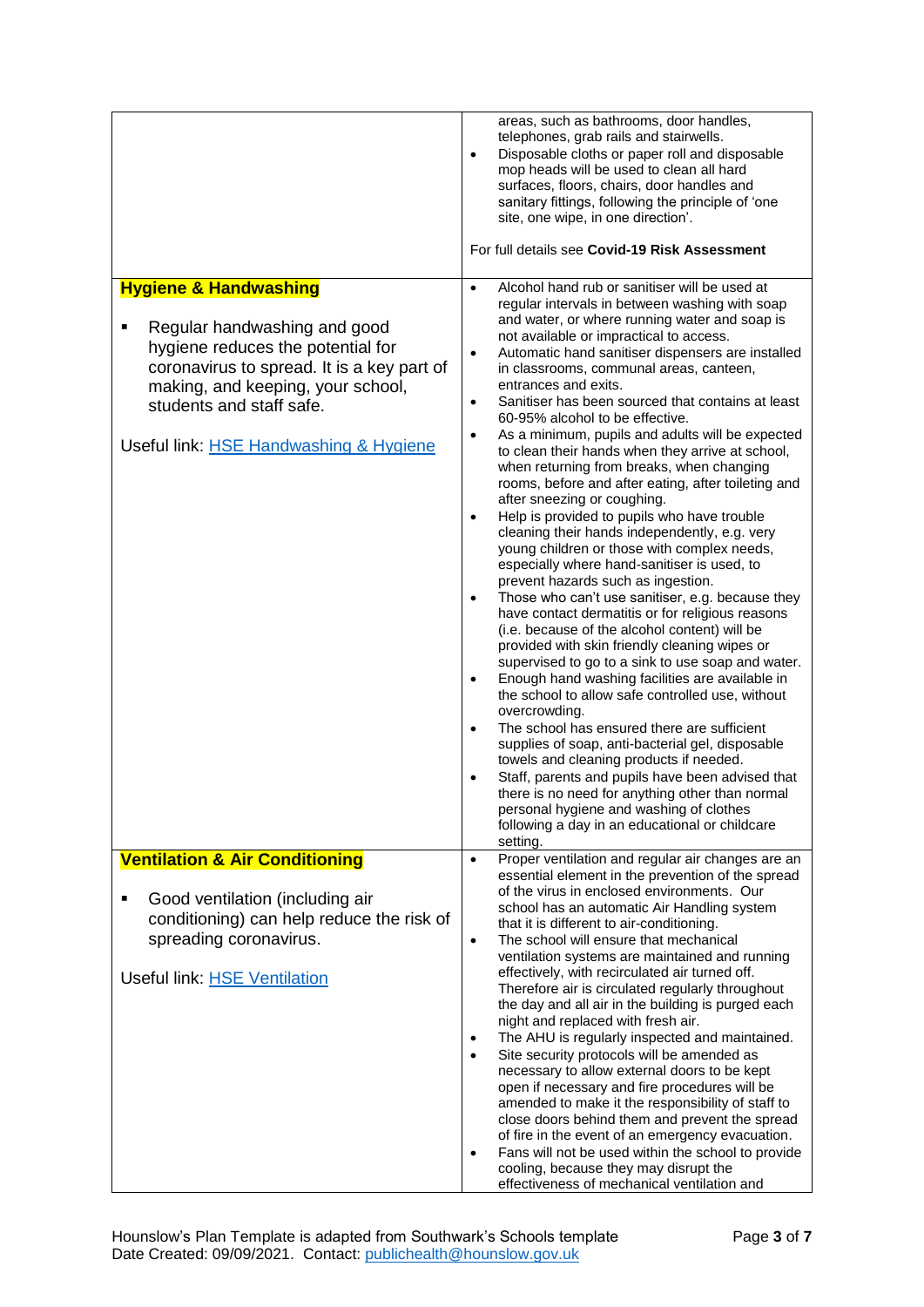|                                                                                | because they blow horizontally across the room<br>and across peoples' faces, potentially aiding in<br>the distribution of infected respiratory droplet<br>over a greater distance. |
|--------------------------------------------------------------------------------|------------------------------------------------------------------------------------------------------------------------------------------------------------------------------------|
| <b>Communicating COVID-19 prevent</b><br><b>measures to Staff and Students</b> | The Covid-19 Risk Assessment is on the<br>school website and it is shared with all staff                                                                                           |
| This can help encourage adherence<br>$\blacksquare$                            | whenever there is a change.<br>It is the subject of staff briefings.<br>When SLT are around the building they will<br>٠<br>regularly remind staff.                                 |
| Useful link: HSE Talking to Staff                                              | All visitors that might be working in school are<br>asked to take a Lateral Flow Test.                                                                                             |

# **Identify**

Identifying cases of COVID-19 in the setting to prevent further transmission and spread.

| <b>Reporting &amp; Recording of Single Cases</b><br>Schools need to be aware of students<br>٠<br>or staff who test positive for COVID-19.<br>There should be a clear reporting<br>$\blacksquare$<br>system for students and staff to report if<br>they have tested positive for COVID-19.<br>The school should maintain a record of<br>Ξ<br>cases of COVID-19 linked to the school.<br>This should be maintained according to<br>appropriate Information Governance<br>legislation.<br>Notify school effectiveness team of<br>Ξ<br>single cases.<br>When the notifiable threshold has been<br>reached - the school should notify<br>either the LCRC or Hounslow Public<br>Health Team that they have several<br>cases of COVID-19.<br><b>Useful link: Contingency Framework:</b><br><b>Education and childcare settings</b> | Anyone who becomes unwell in school with a<br>$\bullet$<br>new, persistent cough or a high temperature, or<br>has a loss of, or change in, their normal sense of<br>taste or smell (anosmia) will be required to take a<br>Lateral Flow Test to give an indication of<br>infection. Normal HR rules apply with staff<br>requesting to leave school premises due to<br>illness during the school day.<br>Pupils over 16 with symptoms and the parents of<br>children under 16 with symptoms will need to<br>arrange a COVID-19 test online through the NHS<br>website as soon as they arrive home, with the<br>aim of tests being carried out within 3-days,<br>during which time it will be most effective.<br>Staff that become symptomatic are required to<br>$\bullet$<br>immediately take a PCR test before returning to<br>work.<br>Staff who have come in close contact with a<br>$\bullet$<br>person who has a positive PCR test will be asked<br>to take regular Lateral Flow Tests. If they test<br>positive they will be asked to take a PCR test.<br>If the test results return positive for anyone<br>$\bullet$<br>becoming ill with COVID-19 symptoms whilst at<br>school, their class will be required to carry out<br>daily Lateral Flow Tests and will only be allowed<br>to remain in school if those results prove<br>negative.<br>If a pupil or staff member tests negative but their<br>$\bullet$<br>symptoms are still indicative of another illness,<br>e.g. cold or flu, they should not return to school<br>until they are well.<br>All positive cases are recorded and SLT are<br>$\bullet$<br>informed.<br>Core SLT decide with guidance from PHE the<br>$\bullet$<br>next steps.<br>As part of the national Test & Trace programme,<br>$\bullet$<br>if other cases are detected within the cohort or in<br>the wider setting, Public Health England's Local<br>Health Protection Team will be contacted and will<br>conduct a rapid assessment and will advise<br>schools and other settings on the most<br>appropriate action to take.<br>Please see full Covid-19 Risk Assessment. |
|-----------------------------------------------------------------------------------------------------------------------------------------------------------------------------------------------------------------------------------------------------------------------------------------------------------------------------------------------------------------------------------------------------------------------------------------------------------------------------------------------------------------------------------------------------------------------------------------------------------------------------------------------------------------------------------------------------------------------------------------------------------------------------------------------------------------------------|-----------------------------------------------------------------------------------------------------------------------------------------------------------------------------------------------------------------------------------------------------------------------------------------------------------------------------------------------------------------------------------------------------------------------------------------------------------------------------------------------------------------------------------------------------------------------------------------------------------------------------------------------------------------------------------------------------------------------------------------------------------------------------------------------------------------------------------------------------------------------------------------------------------------------------------------------------------------------------------------------------------------------------------------------------------------------------------------------------------------------------------------------------------------------------------------------------------------------------------------------------------------------------------------------------------------------------------------------------------------------------------------------------------------------------------------------------------------------------------------------------------------------------------------------------------------------------------------------------------------------------------------------------------------------------------------------------------------------------------------------------------------------------------------------------------------------------------------------------------------------------------------------------------------------------------------------------------------------------------------------------------------------------------------------------------------------------------------------------------------|
| <b>Testing</b>                                                                                                                                                                                                                                                                                                                                                                                                                                                                                                                                                                                                                                                                                                                                                                                                              | All staff are required to perform Lateral Flow<br>$\bullet$<br>Tests 2 x a week and report the results.                                                                                                                                                                                                                                                                                                                                                                                                                                                                                                                                                                                                                                                                                                                                                                                                                                                                                                                                                                                                                                                                                                                                                                                                                                                                                                                                                                                                                                                                                                                                                                                                                                                                                                                                                                                                                                                                                                                                                                                                         |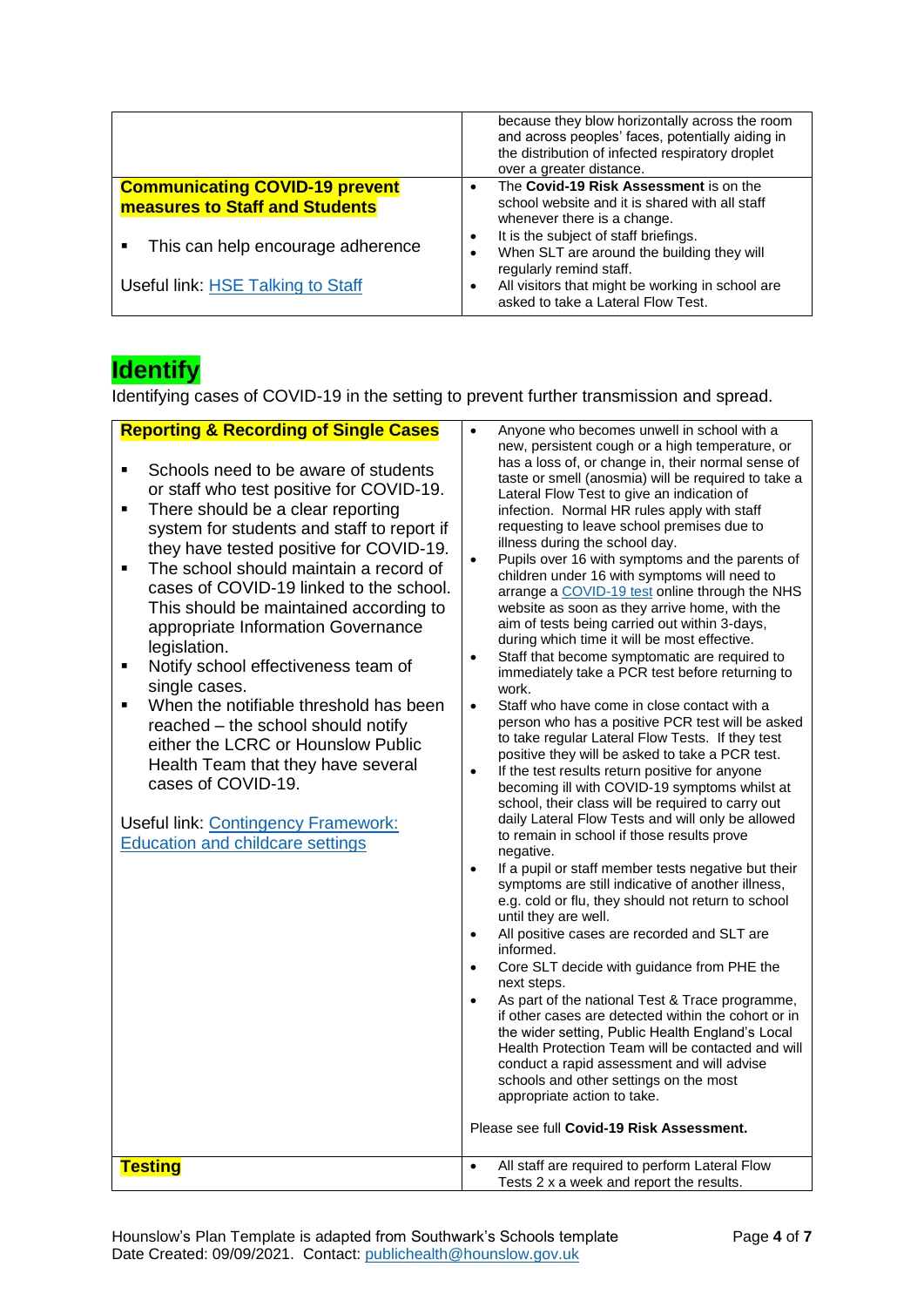| Regular asymptomatic testing (LFD)<br>proactively identifies cases of COVID-<br>19.<br>Please check latest guidance on testing<br>٠<br>recommendations.<br><b>Useful link: Schools Guidance Testing</b>                                                                                  | If staff have come into contact with anyone with a<br>positive PCR test, in or out of school, they will<br>need to carry out daily LFTs for a period of at<br>least 4 days.<br>All secondary children (whose parents have<br>$\bullet$<br>given permission), will have a LFT once a week.<br>If children we do not have permission for, come<br>$\bullet$<br>into contact with a positive case we will seek<br>permission to LFT on school site or send a LFT<br>kit home to parents so a test can be carried out. |
|------------------------------------------------------------------------------------------------------------------------------------------------------------------------------------------------------------------------------------------------------------------------------------------|--------------------------------------------------------------------------------------------------------------------------------------------------------------------------------------------------------------------------------------------------------------------------------------------------------------------------------------------------------------------------------------------------------------------------------------------------------------------------------------------------------------------|
| <b>Contact Tracing</b><br>[Guidance correct at 19/08]<br>Contact tracing proactively identifies<br>people who have been exposed to a<br>case of COVID-19, and are at risk from<br>developing the disease themselves.                                                                     | If a student tests positive then we will establish<br>$\bullet$<br>the immediate contacts of that pupil and then<br>recommend testing for all the pupils and adults.<br>Likewise, if a member of staff tests positive then<br>we will establish the immediate contacts of that<br>member of staff and then recommend testing for<br>all the pupils and adults.<br>We will not share the names of the person who<br>$\bullet$<br>has tested positive with parents but inform them                                   |
| U18s and those who are double<br>vaccinated no longer need to self-<br>isolate. However adults who are not<br>double vaccinated do.<br>Schools no longer have to contact trace<br>п<br>students, however, they still have<br>responsibilities as a workplace to<br>contract trace staff. | that someone in close contact has.<br>LA Transport will be informed of positive cases<br>and the bus they travelled on.                                                                                                                                                                                                                                                                                                                                                                                            |
| Useful link: Contingency Framework:<br>Education and childcare settings (p.11)                                                                                                                                                                                                           |                                                                                                                                                                                                                                                                                                                                                                                                                                                                                                                    |

# **Control**

Measures to control an outbreak of COVID-19 in the school setting.

| $\blacksquare$ | <b>Reporting &amp; Recording</b><br>Please see previous information in<br>'Identify' section on 'Reporting &<br>Recording'.<br>When the notifiable threshold has been<br>reached – the school should notify<br>either the LCRC or Hounslow Public<br>Health Team that they have several<br>cases of COVID-19. | ٠<br>٠<br>٠ | Please see previous information in 'Identify'<br>section on 'Reporting & Recording'.<br>Core SLT will meet to discuss actions once<br>guidance has been sought from PHE.<br>If threshold has been met, then pupils will be<br>sent home and asked to learn remotely whilst<br>taking LFTs.<br>LA Transport will be notified and their Risk<br>Assessment will be referred to. |
|----------------|---------------------------------------------------------------------------------------------------------------------------------------------------------------------------------------------------------------------------------------------------------------------------------------------------------------|-------------|-------------------------------------------------------------------------------------------------------------------------------------------------------------------------------------------------------------------------------------------------------------------------------------------------------------------------------------------------------------------------------|
|                | [Correct at 10/08/2021] For most<br>education and childcare settings,<br>whichever of these thresholds is<br>reached first:<br>5 children, pupils, students or<br>$\circ$<br>staff, who are likely to have<br>mixed closely, test positive for<br>COVID-19 within a 10-day<br>period; or                      |             |                                                                                                                                                                                                                                                                                                                                                                               |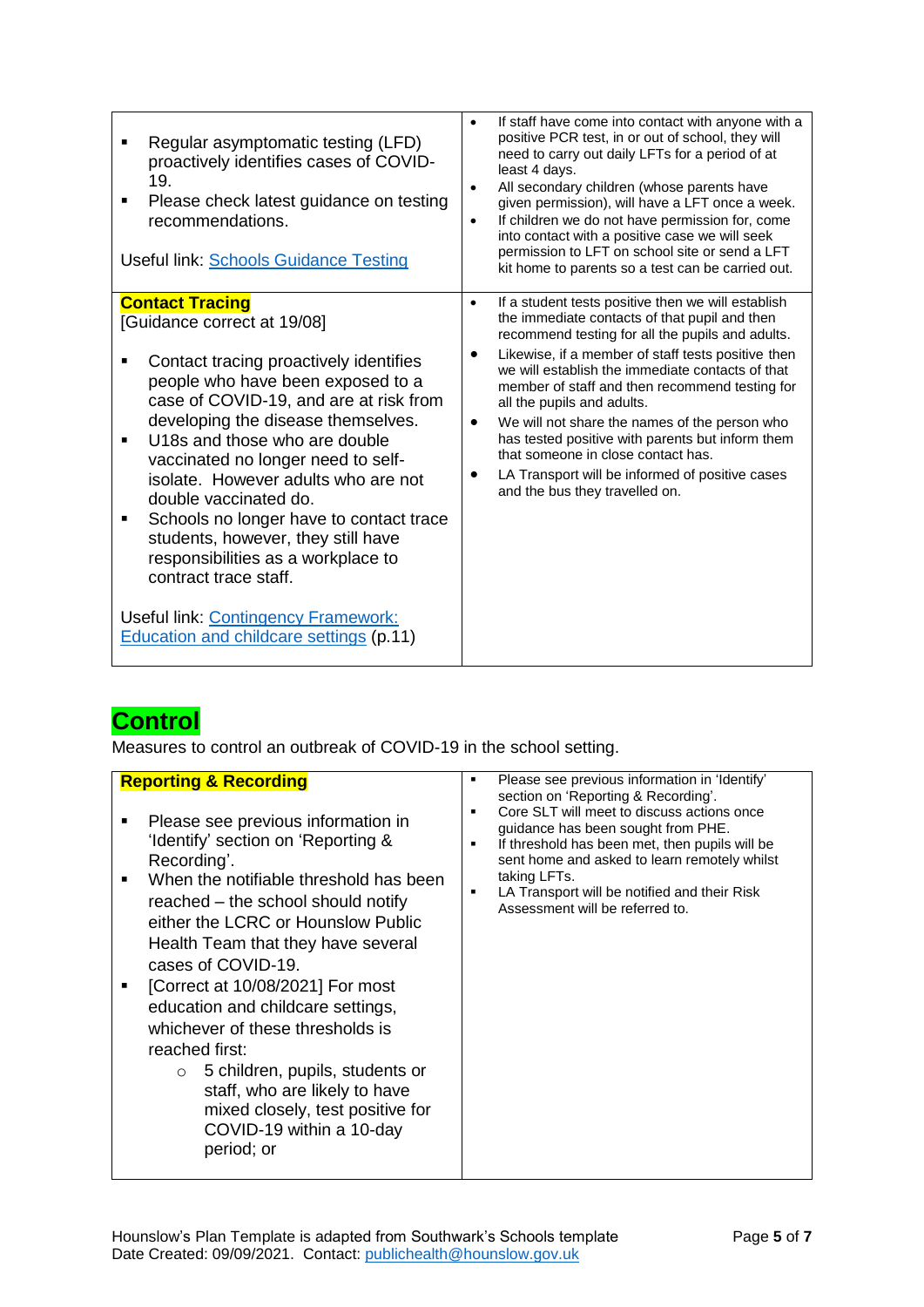| <b>Cleaning</b><br>Following a positive (or suspect case) of<br>COVID-19 the areas the case has been<br>need to be cleaned.<br><b>Useful link: Cleaning Guidance</b>                                                                                                                                                                                                                                                                                                 | Areas where a symptomatic person has only<br>$\bullet$<br>passed through and spent minimal time and<br>which are not visibly contaminated with body<br>fluid, such as corridors, will be cleaned<br>thoroughly as normal.<br>All surfaces that the person has made contact<br>$\bullet$<br>with, will be cleaned and disinfected, including all<br>potentially contaminated and frequently touched<br>areas, such as bathrooms, door handles,<br>telephones, grab rails and stairwells.<br>Disposable cloths or paper roll and disposable<br>$\bullet$<br>mop heads will be used to clean all hard<br>surfaces, floors, chairs, door handles and<br>sanitary fittings, following the principle of 'one<br>site, one wipe, in one direction'.<br>Cleaners will wash hands regularly with soap<br>$\bullet$<br>and water for 20-seconds, and after removing<br>gloves, aprons and other protection used while<br>cleaning.<br>After cleaning, disposable gloves and any cloths<br>$\bullet$<br>and mop heads used will be disposed of and put<br>into waste bags as outlined below. |
|----------------------------------------------------------------------------------------------------------------------------------------------------------------------------------------------------------------------------------------------------------------------------------------------------------------------------------------------------------------------------------------------------------------------------------------------------------------------|-----------------------------------------------------------------------------------------------------------------------------------------------------------------------------------------------------------------------------------------------------------------------------------------------------------------------------------------------------------------------------------------------------------------------------------------------------------------------------------------------------------------------------------------------------------------------------------------------------------------------------------------------------------------------------------------------------------------------------------------------------------------------------------------------------------------------------------------------------------------------------------------------------------------------------------------------------------------------------------------------------------------------------------------------------------------------------------|
| <b>Point of Contact</b><br>As part of responding to an outbreak the<br>п<br>school may need to be involved with<br>meetings and actions organised by the<br>Local Authority Public Health Team, or<br>the LCRC.<br>The school should identify in advance<br>٠<br>who will be responsible for attending<br>these, and leading on actions identified<br>to halt the outbreak.<br><b>Useful link: Contingency Framework:</b><br><b>Education and childcare settings</b> | Headteacher- Tracy Meredith.<br>$\bullet$<br>Senior Deputy Headteacher - Kevin Smith.<br>$\bullet$<br>Chief Operating Officer - Mark O'Brien.<br>$\bullet$                                                                                                                                                                                                                                                                                                                                                                                                                                                                                                                                                                                                                                                                                                                                                                                                                                                                                                                        |

## **Scenarios**

Based on the actions described in the tables above, please summarise the actions the school would take for the following scenarios:

#### **1. Student or Staff member reports COVID-19 symptoms whilst at school**

- Anyone who becomes unwell in school with COVID-19 symptoms will be required to take a Lateral Flow Test to give an indication of infection. Normal HR rules apply with staff requesting to leave school premises due to illness during the school day. If permission is not given for a pupil to have a Lateral Flow Test the parents will be asked to collect their child and carry out a LFT.
- If a child or member of staff is awaiting collection after displaying symptoms, they will be moved to a room, with appropriate ventilation, where they can be isolated behind a closed door. The room will have a vision panel and a clear line of sight to ensure child safeguarding. Depending on the age and needs of the child, adult supervision may be required.
- If it is not possible to isolate them, they will be moved to an area which is at least 2-metres away from other people or temporary screens erected.
- If they need to go to the bathroom while waiting to be collected, they will use a separate bathroom if possible. Before being used by anyone else, the bathroom will be cleaned and disinfected following the cleaning procedures already outlined in the **Covid-19 Risk Assessment**.
- If 2-metres cannot be maintained, the member of staff caring for the child while they await collection, must wear appropriate PPE (such as for a very young child or a child with complex needs).